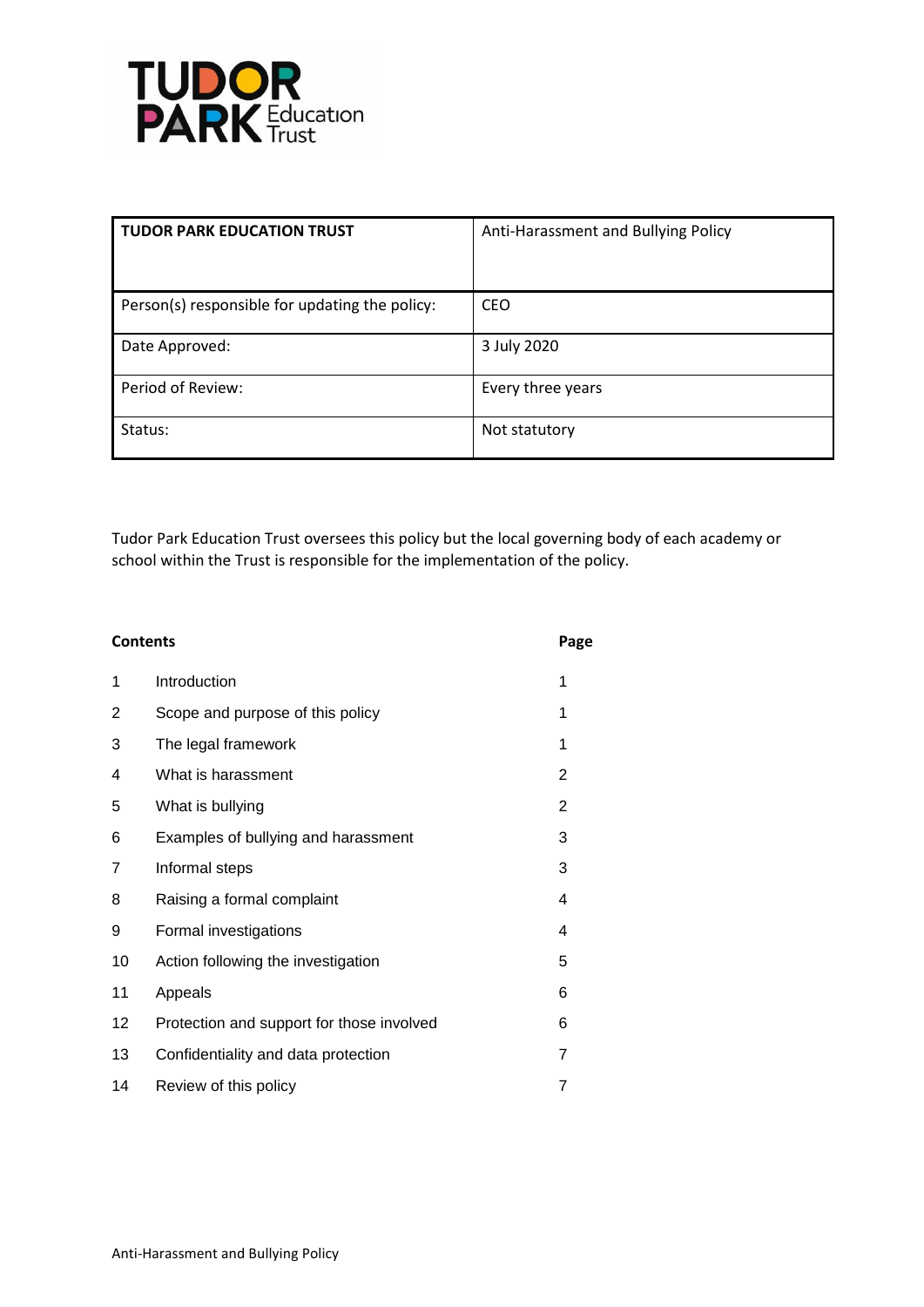

## **1 Introduction**

- 1.1 Tudor Park Education Trust is committed to a work environment free of harassment and bullying, where everyone is treated with dignity and respect. The Trust takes a firm stance against bullying between pupils, and it is important that all staff lead by example with their own behaviour.
- 1.2 Harassment and bullying can have very serious consequences for individuals and the Trust including loss of morale, poor work performance, increased turnover of staff, legal claims and damage to our reputation.
- 1.3 We will take allegations of harassment or bullying seriously and address them promptly and confidentially where possible. Harassment or bullying by an employee will be treated as misconduct under our Disciplinary Policy. In some cases it may amount to gross misconduct leading to summary dismissal.
- 1.4 This policy has been agreed with the recognised trade unions.
- 1.5 This policy does not form part of any employee's contract of employment and may be amended at any time.

## **2 Scope and purpose of this policy**

- 2.1 The policy sets out the types of behaviour that are unacceptable and covers bullying and harassment both in and out of the workplace such as on school trips, at school events or work-related social functions. This policy covers bullying and harassment by staff and also by third parties such as suppliers or visitors to the school.
- 2.2 This policy applies to all employees of the Trust, governors, contractors, casual and agency staff and volunteers (collectively referred to as **staff** in this policy). The policy does not apply to pupils or parents who consider they have been the subject of bullying or harassment by Trust employees, where separate complaints procedures apply.
- 2.3 Employees may make a complaint under this policy or the grievance policy but not both policies.

#### **3 The legal framework**

3.1 The Equality Act 2010 prohibits harassment related to age, disability, gender reassignment, marital or civil partner status, pregnancy or maternity, race, religion or belief, sex or sexual orientation (protected characteristics). The Protection from Harassment Act 1997 also makes it unlawful to pursue a course of conduct which you know or ought to know would be harassment, which includes causing someone alarm or distress. Under the Health and Safety at Work Act 1974 staff are entitled to a safe place and system of work.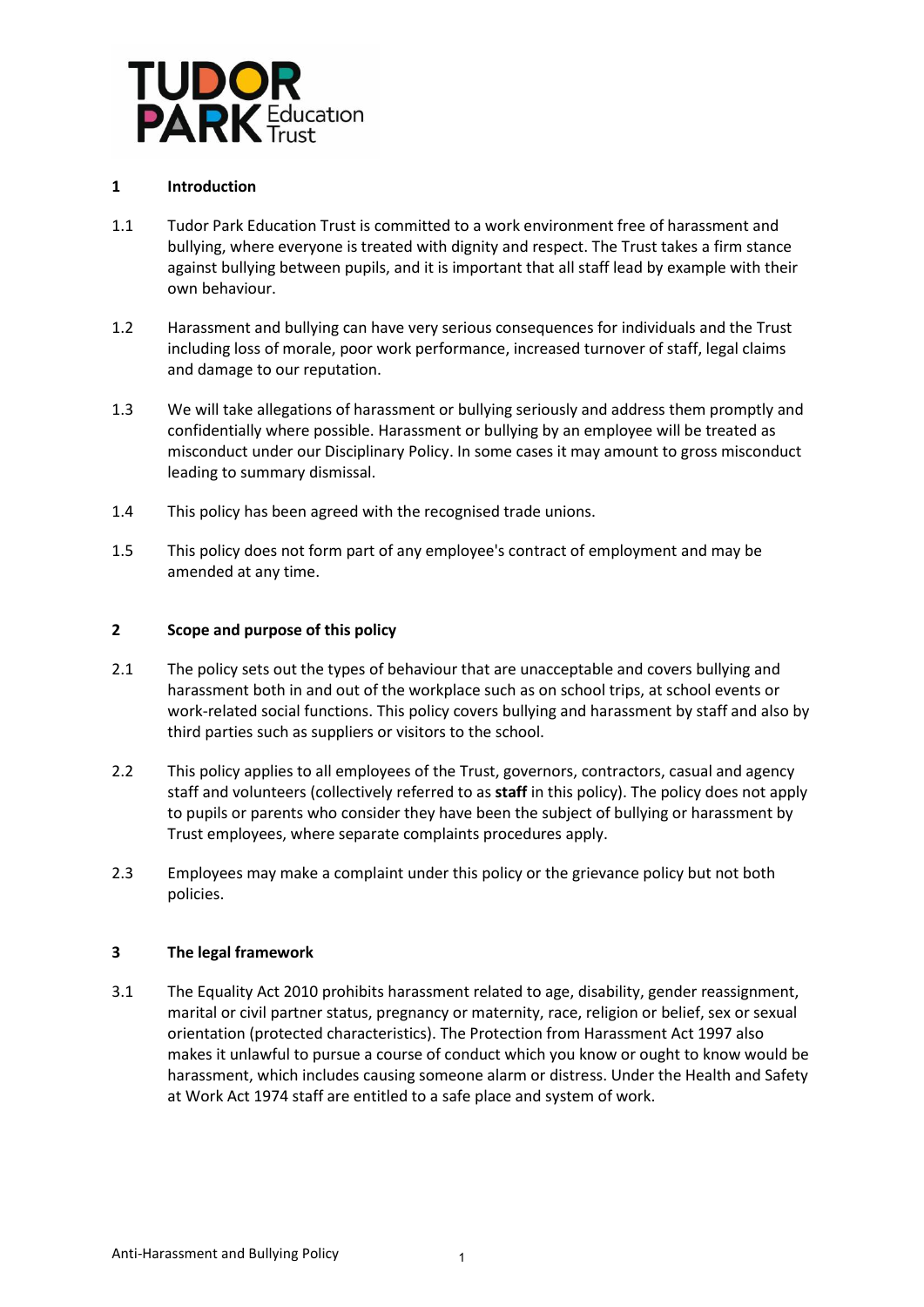

3.2 Individual members of staff may in some cases be legally liable for harassment of colleagues or third parties (including pupils), and may be ordered to pay compensation by a court or employment tribunal.

### **4 What is harassment?**

- 4.1 Harassment is any unwanted conduct which has the purpose or effect of:
	- 4.1.1 violating a person's dignity; or
	- 4.1.2 creating an intimidating, hostile, degrading, humiliating or offensive environment for them.

It also includes treating someone less favourably because they have submitted or refused to submit to such behaviour in the past.

- 4.2 Unlawful harassment may involve conduct related to a protected characteristic (see 3.1) or of a sexual nature (sexual harassment). Harassment is unacceptable even if it does not fall within any of these categories.
- 4.3 A person may be harassed even if they were not the intended "target". For example, a person may be harassed by racist jokes about a different ethnic group if they create an offensive environment for him/her. Harassment may also occur even if an individual does not have a protected characteristic, but another individual engages in unwanted conduct towards them because:
	- 4.3.1 they perceive the recipient to have a protected characteristic; or
	- 4.3.2 they are associated with a person who does have a protected characteristic.
- 4.4 A single incident can amount to harassment although first-time conduct which unintentionally causes offence will not usually be harassment. However it will become harassment if the conduct continues after the recipient has made it clear, by words or conduct, that such behaviour is unacceptable to him/her.

#### **5 What is bullying?**

- 5.1 Bullying is offensive, intimidating, malicious or insulting behaviour involving the misuse of power that can make a person feel vulnerable, upset, humiliated, undermined or threatened. Power does not always mean being in a position of authority, but can include both personal strength and the power to coerce through fear or intimidation.
- 5.2 Legitimate, reasonable and constructive criticism of a worker's performance or behaviour or reasonable instructions given to workers in the course of their employment, will not amount to bullying on their own. It is also recognised that differences of opinion, outbursts of bad temper etc. may occur from time to time in any normal working environment. We would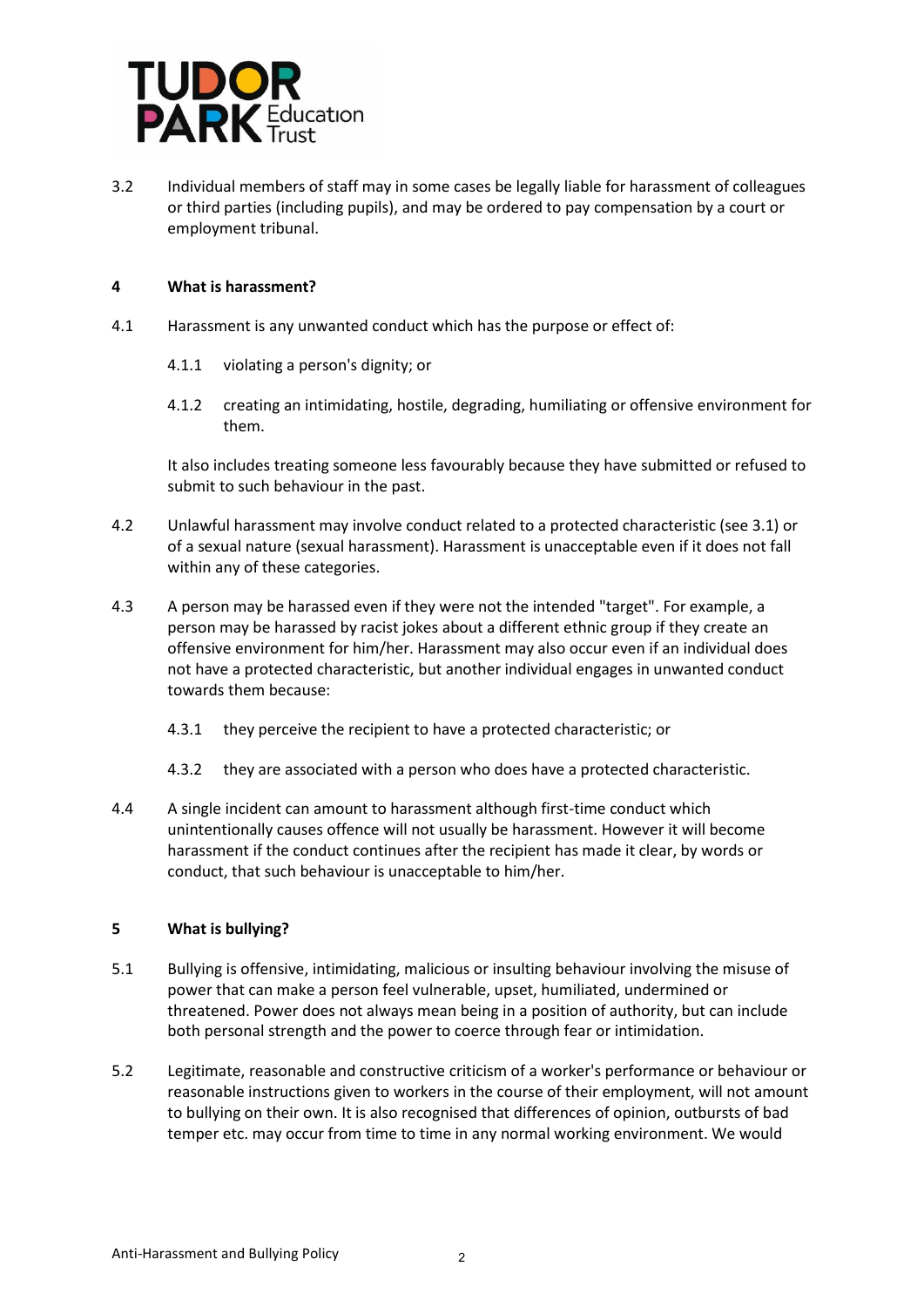

normally expect our employees to resolve through informal processes rather than through the use of the formal procedure set out below.

#### **6 Examples of bullying and harassment**

- 6.1 Bullying and harassment can take the form of physical, verbal and non-verbal conduct. Employees should always consider whether their words or conduct could be offensive. Conduct may be harassment or bullying whether or not the person behaving in that way intends to offend. Examples of unacceptable conduct include:
	- 6.1.1 unwanted physical conduct including touching, pinching, brushing past someone, invading their personal space, and more serious forms of physical or sexual assault;
	- 6.1.2 unwelcome sexual advances or suggestive behaviour or suggestions that sexual favours may further a career or that a refusal may hinder it;
	- 6.1.3 continued suggestions for social activity after it has been made clear that such suggestions are unwelcome;
	- 6.1.4 sending or displaying material that is pornographic or that some people may find offensive (including e-mails, text messages, video clips and images sent by mobile phone or posted on the internet);
	- 6.1.5 offensive or intimidating comments or gestures, or insensitive jokes or pranks;
	- 6.1.6 jokes or comments about an individual's age, disability, sexual orientation or religion, or derogatory or stereotypical remarks about a particular ethnic or religious group or gender;
	- 6.1.7 ignoring or shunning someone, for example, by deliberately excluding them from a conversation, a workplace social activity or from meetings;
	- 6.1.8 shouting at, being sarcastic towards, ridiculing or demeaning others;
	- 6.1.9 physical or psychological threats;
	- 6.1.10 overbearing and intimidating levels of supervision;
	- 6.1.11 inappropriate and/or derogatory remarks about someone's performance;
	- 6.1.12 abuse of authority, power or status by those in positions of seniority.

## **7 Informal steps**

7.1 If you think you are being bullied or harassed, you should initially consider raising the problem informally with the person responsible. You should explain clearly to them that their behaviour is not welcome or makes you uncomfortable. If this is too difficult or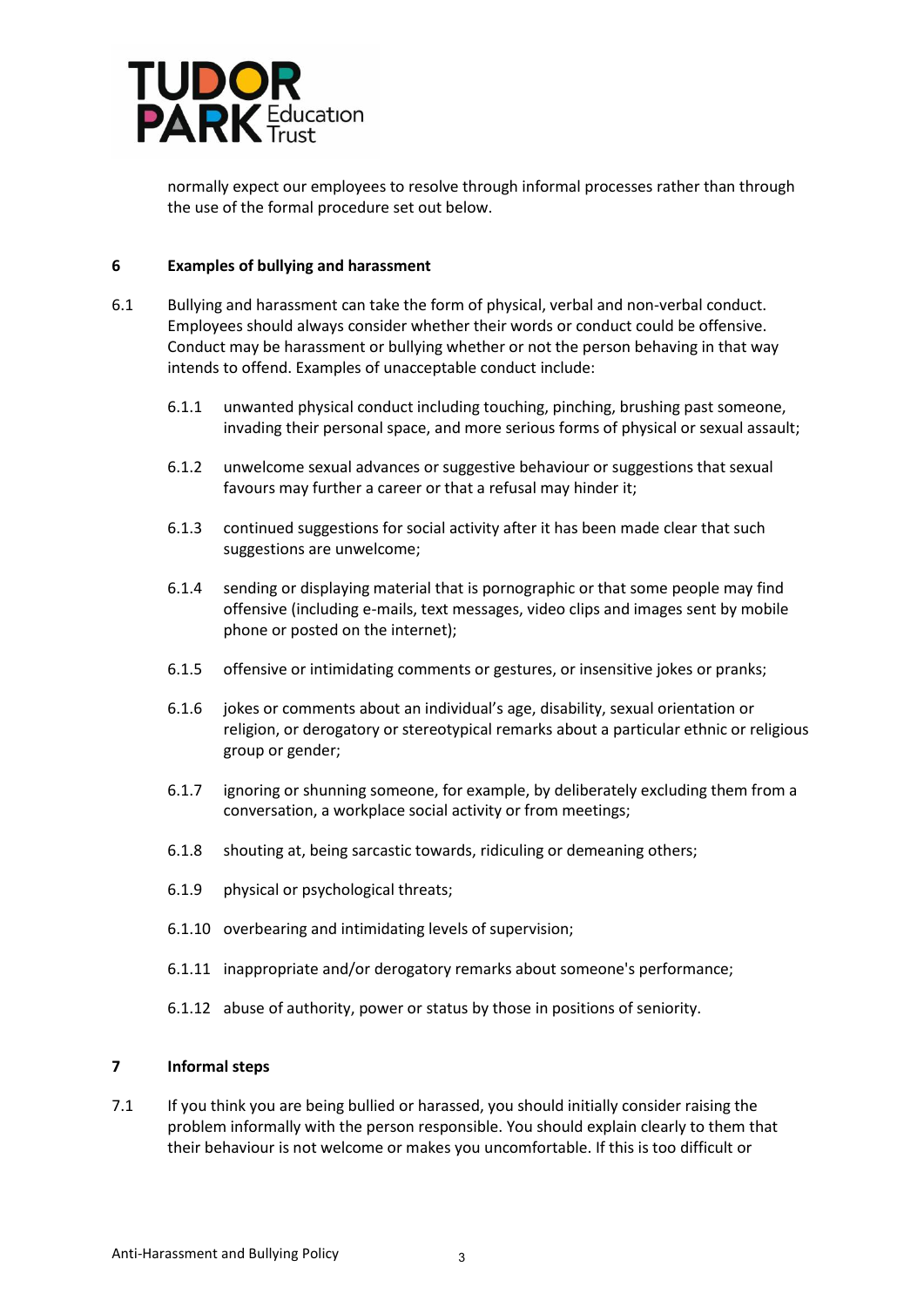

embarrassing, you should speak to your line manager (or another manager if the matter relates to your line manager), who can provide advice and assistance in resolving the issue formally or informally.

- 7.2 If you are not certain whether an incident or series of incidents amount to bullying or harassment, you should initially contact your line manager (or another manager if the matter relates to your line manager) informally for confidential advice.
- 7.3 If informal steps have not been successful or are not possible or appropriate, you should follow the formal procedure set out below.

#### **8 Raising a formal complaint**

- 8.1 If you wish to make a formal complaint about bullying or harassment, you should submit it in writing to one of the Vice Principals of the school whose role is to achieve a solution wherever possible and to respect the confidentiality of all concerned. If the matter concerns that person, you should refer it to another Vice Principal.
- 8.2 Where the Principal feels bullied or harassed they should raise the matter with the Chair of Governors, or if it involves the Chair of Governors, with the Trust Board.
- 8.3 Your written complaint should set out full details of the conduct in question, including the name of the harasser or bully, the nature of the harassment or bullying, the date(s) and time(s) at which it occurred, the names of any witnesses and any action that has been taken so far to attempt to stop it from occurring.
- 8.4 As a general principle, the decision whether to progress a complaint is up to you. However, we have a duty to protect all staff and may pursue the matter independently if, in all the circumstances, we consider it appropriate to do so.

# **9 Formal investigations**

- 9.1 We will investigate complaints in a timely and confidential manner. Individuals not involved in the complaint or the investigation should not be told about it. The investigation will be conducted by someone with no prior involvement in the complaint. The investigation should be thorough, impartial, objective and carried out with sensitivity and due respect for the rights of all parties concerned.
- 9.2 We will arrange a meeting with you, usually within five working days of receiving your complaint, so that you can give your account of events. You have the right to be accompanied by a colleague or a trade union representative of your choice, who must respect the confidentiality of the investigation. You will be given an indication of the timescales for the investigation. The investigator will arrange further meetings with you as appropriate throughout the investigation.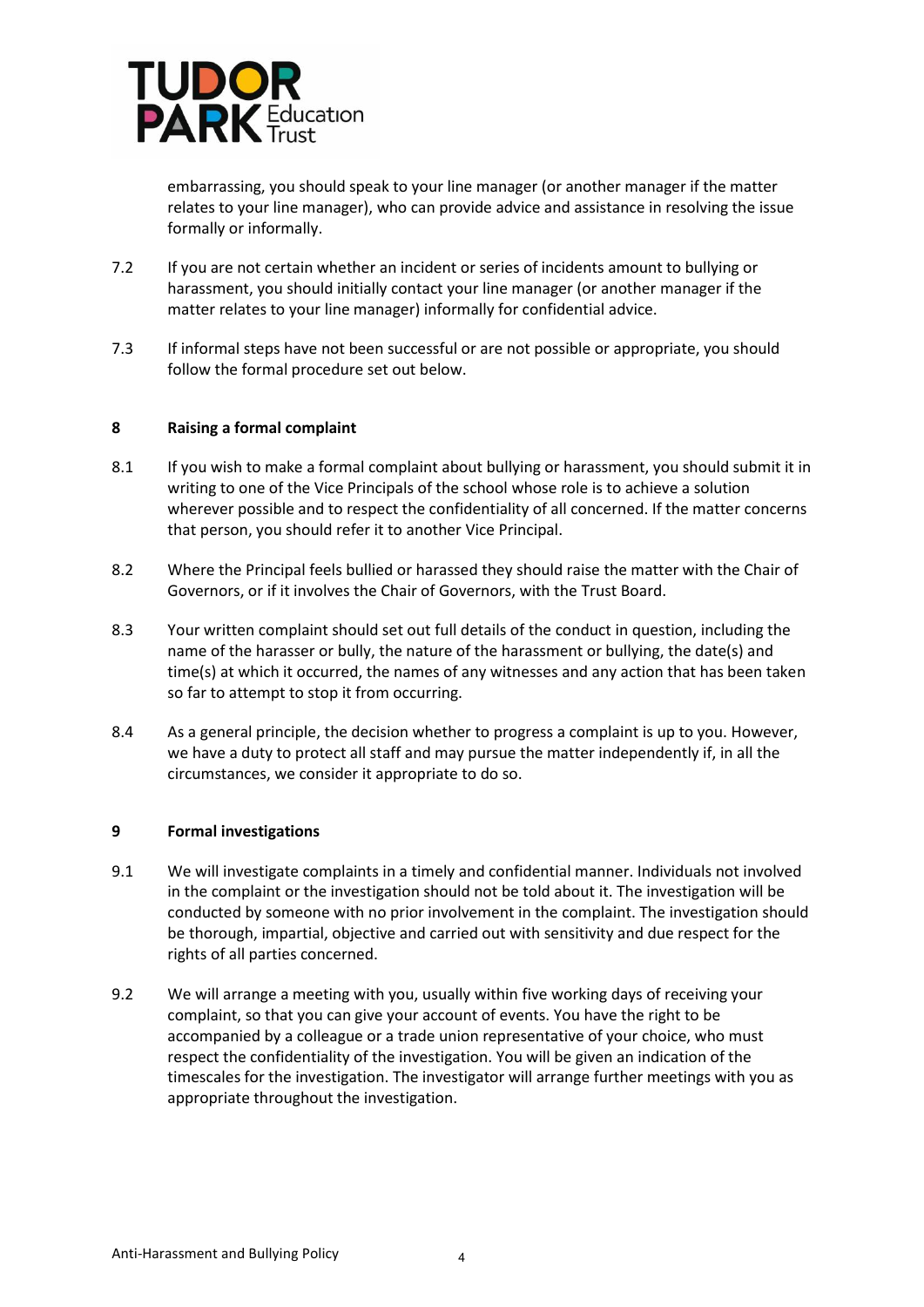

- 9.3 Where your complaint is about an employee, we may consider suspending them on full pay or making other temporary changes to working arrangements pending the outcome of the investigation, if circumstances require and there is no alternative to suspension. The investigator will also meet with the alleged harasser or bully who may also be accompanied by a colleague or trade union representative of their choice to hear their account of events. They have a right to be told the details of the allegations against them, so that they can respond.
- 9.4 Where your complaint is about someone other than an employee, such as a contractor, pupil, parent or visitor, we will consider what action may be appropriate to protect you and anyone involved pending the outcome of the investigation, bearing in mind the reasonable needs of the Trust and the rights of that person. Where appropriate, we will attempt to discuss the matter with the third party.
- 9.5 We will also seriously consider any request that you make for changes to your own working arrangements during the investigation. For example you may ask for changes to your duties or working hours so as to avoid or minimise contact with the alleged harasser or bully.
- 9.6 It may be necessary to interview witnesses to any of the incidents mentioned in your complaint. If so, the importance of confidentiality will be emphasised to them.
- 9.7 At the end of the investigation, the investigator will submit a report to the Principal to consider the complaint. A copy of the report and findings will be given to you and to the alleged harasser or bully, together with recommendations for further action.

#### **10 Action following the investigation**

- 10.1 If the Principal considers that harassment or bullying has occurred, prompt action will be taken to address it.
- 10.2 Where the harasser or bully is an employee the matter will be dealt with as a case of possible misconduct or gross misconduct under our Disciplinary Policy.
- 10.3 Where the harasser or bully is a third party, appropriate action might include putting up signs setting out acceptable and unacceptable behaviour; speaking or writing to the person and/or their superior about their behaviour; or, in very serious cases, banning them from the premises or terminating a contract with them.
- 10.4 Whether or not your complaint is upheld, we will consider how best to manage the ongoing working relationship between you and the alleged harasser or bully. It may be appropriate to arrange some form of mediation and/or counselling or to change the duties, working location or reporting lines of one or both parties.
- 10.5 Any staff member who deliberately provides false information or otherwise acts in bad faith as part of an investigation may be subject to action under our Disciplinary Policy.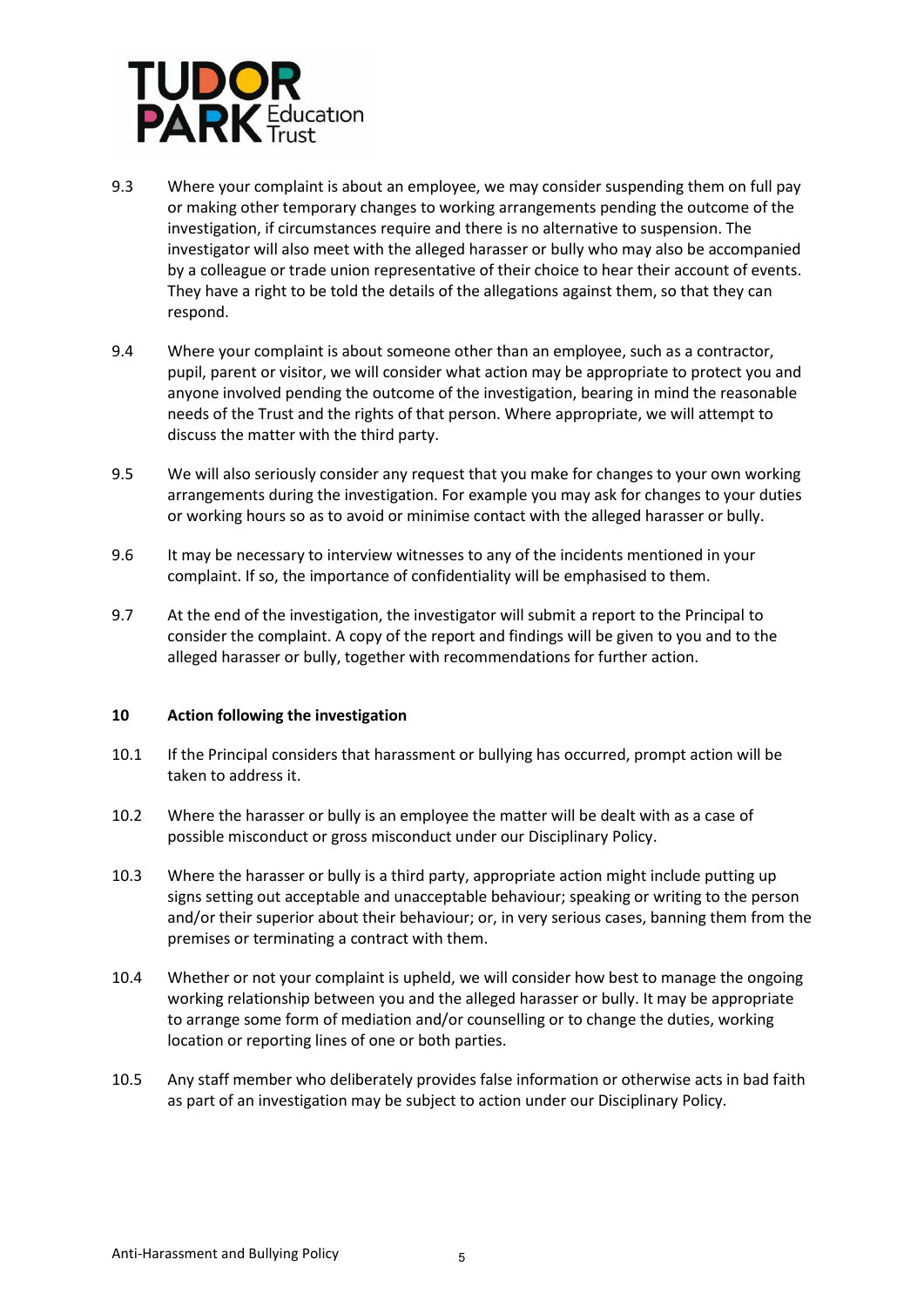

## **11 Appeals**

- 11.1 If you are not satisfied with the outcome you may appeal in writing to the Principal, stating your full grounds of appeal, within five working days of the date on which the decision was sent or given to you.
- 11.2 We will hold an appeal meeting, normally within five working days of receiving your written appeal. This will be dealt with impartially by a the CEO and a governor who has not previously been involved in the case (although they may ask anyone previously involved to be present). You may bring a colleague or trade union representative to the meeting.
- 11.3 We will confirm our final decision in writing, usually within five working days of the appeal hearing. This is the end of the procedure and there is no further right of appeal.

#### **12 Protection and support for those involved**

- 12.1 Staff who make complaints or who participate in good faith in any investigation conducted under this policy must not suffer any form of retaliation or victimisation as a result.
- 12.2 Victimisation is subjecting a person to a detriment because he/she has in good faith:
	- 12.2.1 complained (whether formally or otherwise) that someone has been bullying or harassing him/her or someone else; or
	- 12.2.2 supported someone to make a complaint; or
	- 12.2.3 given evidence in relation to a complaint.

This would include isolating someone or giving them a heavier or more difficult workload. If you believe you have suffered any such treatment you should inform your line manager. If the matter is not remedied you should raise it formally using our Grievance Procedure or this procedure if appropriate.

- 12.3 Making a complaint or giving evidence that you know to be untrue may lead to disciplinary action being taken against you.
- 12.4 Anyone found to have retaliated against or victimised someone for making a complaint or assisting in good faith with an investigation under this procedure will be subject to disciplinary action.
- 12.5 If a complaint is made against you, do not dismiss the complaint out of hand because you were only joking or think the complainant is being too sensitive. Remember that different people find different things acceptable and everyone has the right to decide what behaviour is acceptable to them and to have their feelings respected by others. You may have offended someone without intending to. If that is the case, the person concerned may be content with an explanation and an apology from you and an assurance that you will be careful in